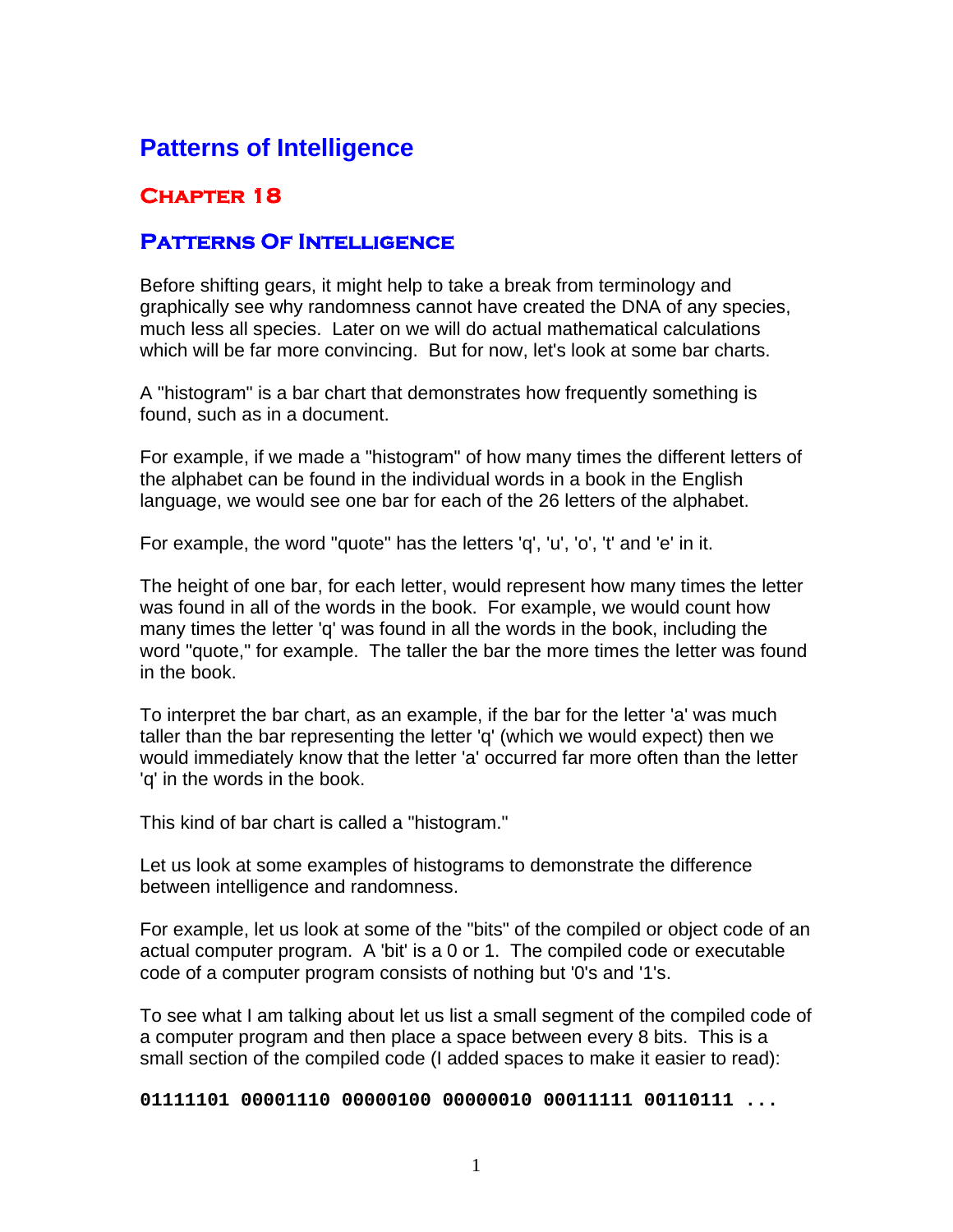Note the first group of eight "bits": **01111101**. What if we went through the entire computer program and counted how many times the "**01111101"** sequence appeared? We could represent this count as the height of a bar on a histogram.

In fact, there are 256 possible ways that 8 "bits" (i.e. unique sequences of eight '0's and '1's) can be written. Each unique sequence is called a "permutation."

The 256 possible permutations are:

```
00000000 (the number 0 in binary) 
00000001 (the number 1 in binary) 
00000010 (the number 2 in binary) 
00000011 (the number 3 in binary) 
00000100 (the number 4 in binary) 
... (to represent 5 through 253) 
11111110 (the number 254 in binary) 
11111111 (the number 255 in binary)
```
Let us count how many times each of these permutations occurs in a real computer program. What would this chart look like?

On the next page is an example of a histogram of a computer program written by Microsoft programmers. This histogram is of the compiled code of an old version of Microsoft Word®, where each bar represents how many times each of the 256 permutation of 8 '0's and '1's appears: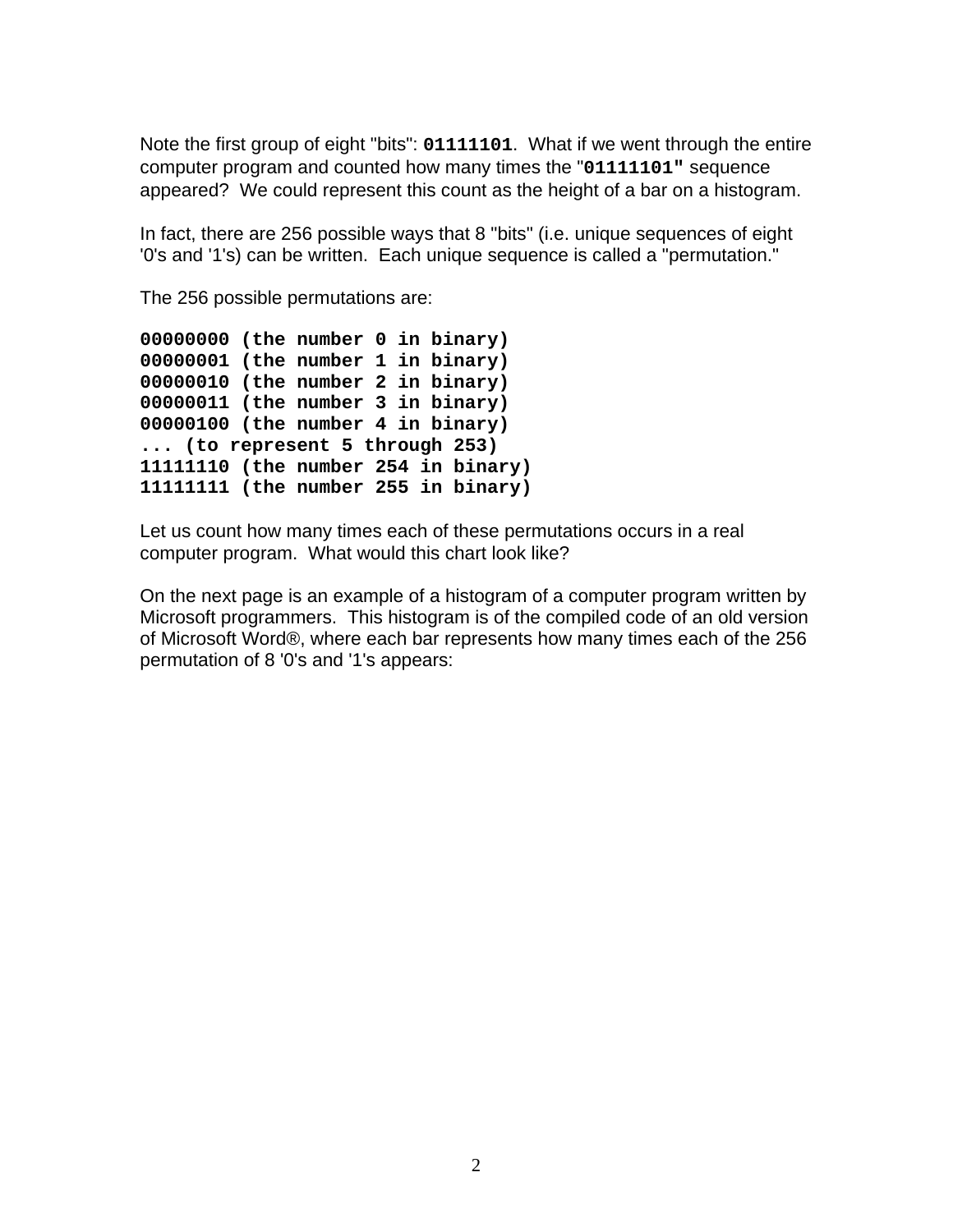

The endpoints of the histogram, 00000000 and 11111111, are not shown because they are so tall they would distort the height of all of the other bars and make the chart difficult to read.

Note the variety of bar sizes in the above chart. Some bars are very, very short and others are very tall. It looks somewhat like a mountain range. This is a sign that it was written by **intelligent** people (I have a son who works for Microsoft so I better add that the people at Microsoft are very intelligent). Note also that every possible permutation is represented by a bar (i.e. there are no empty slots where there was no permutation found).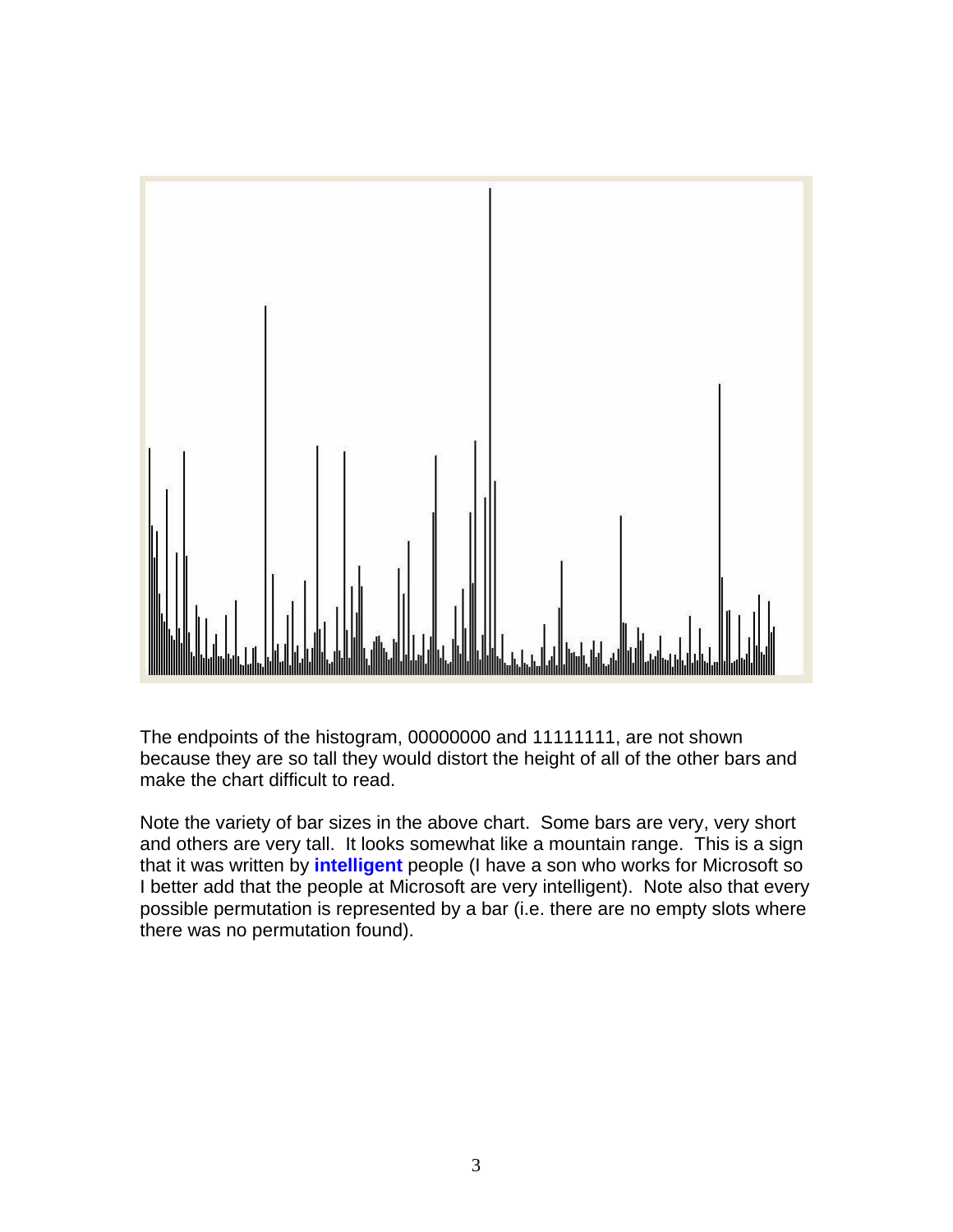## **Another Example of a Histogram**

Let us look at another histogram of a document written by human beings. In this case it is a book called "War and Peace" by Leo Tolstoy.

It is too complicated to explain how I converted a book into a bar chart, because it was a multi-step process, but let's look at the bar chart anyway:



This looks significantly different than the computer program, but again you see the tall mountains and small valleys. In this case you also see some empty spaces where there is no bar, meaning there were no examples of some permutations of punctuation, letters and numbers. This makes sense if you think about it (e.g. think about how many times you would see the sequence of letters: ZZAB or MNNC in a history book).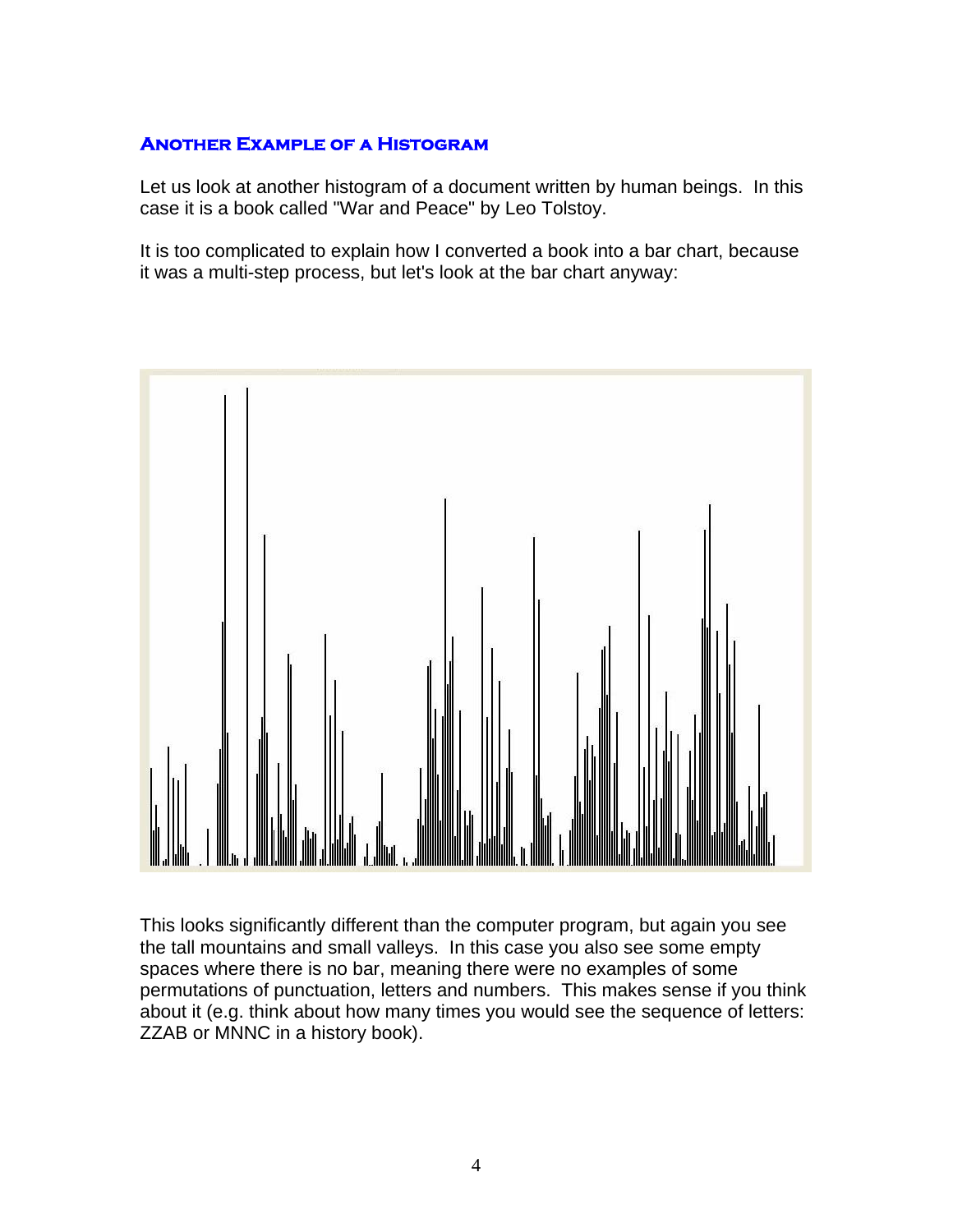#### **A Histogram From Mother Nature**

Now let us look at a bar chart taken from a section of actual human DNA. Let us see if Mother Nature is smart!! Because there are four different kinds of nucleotides (A, C, G, and T) on DNA, we need to group them together before we count them.

Human DNA consists of about 3.2 billion "rungs" or pairs of nucleotides. A "rung" will simply be referred to as a "nucleotide" because we only care about the nucleotide on one side of the rung.

On a DNA strand, a "quad" will be defined to be four consecutive nucleotides. Thus, ACCG, TTAC, GGGG, AGGT, etc. are possible "quads."

For example, to generate the next chart, let us look at this actual sequence of human DNA taken from the sample:

GTGCCCCACAACACCCCTGTGGGTAAGAATGTCACTCATTTCAT

One way to analyze it would be to break up this string into the following "quads":

#### GTGC CCCA CAAC ACCC CTGT GGGT AAGA ATGT CACT CATT TCAT

There are other ways to count "quads," but this is the easiest way to explain.

As the computer program goes through looking at the DNA, it counts how many times it finds the "GTGC" quad and how many times it finds the "CCCA" quad, and so on.

Once the final counts are accumulated, the counts are represented by the height of a vertical line, meaning we will create a histogram. For example, one of the vertical lines below represents how many times the computer program found "GTGC."

There are 256 possible ways to represent four consecutive nucleotides so there will be 256 bars in the chart. In the chart on the next page, for each possible quad there is a vertical line (a "bar"). The height of this line is the result of how many times each quad can be found when analyzing real human DNA.

The chart below is a histogram created by analyzing more than 11,000,000 consecutive quads of actual human DNA taken from chromosome 5. This means more than 44,000,000 **real human nucleotides** were analyzed and are represented in this graph: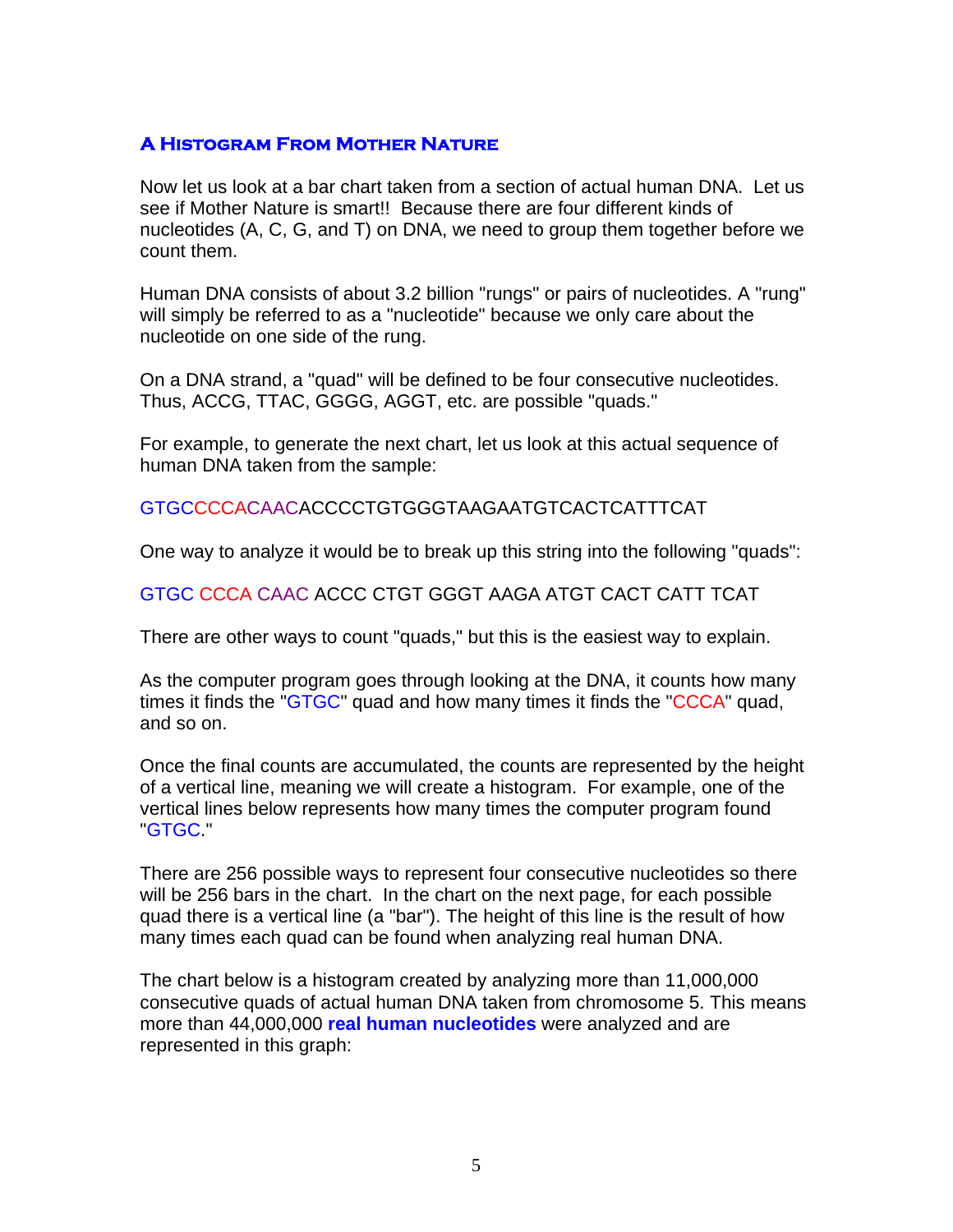

I want to emphasize that this is not a bar chart of the entire DNA, it is only a bar chart from a section of chromosome 5. My computer is not powerful enough to deal with a complete human DNA strand.

Note that in this bar chart, of actual human DNA, you also see tall bars and short bars. It also looks like a mountain range. Note that there are no empty slots.

The endpoints (AAAA and TTTT) are shown and are the most common quads and are about equal in height.

This bar chart looks very different than the bar chart of the computer program above. While it is true that human DNA does contain some "computer programs" or more correctly: "algorithms," the algorithms, genes, etc. on human DNA are doing something much different, and much, much more sophisticated, than any computer program ever written by human beings!!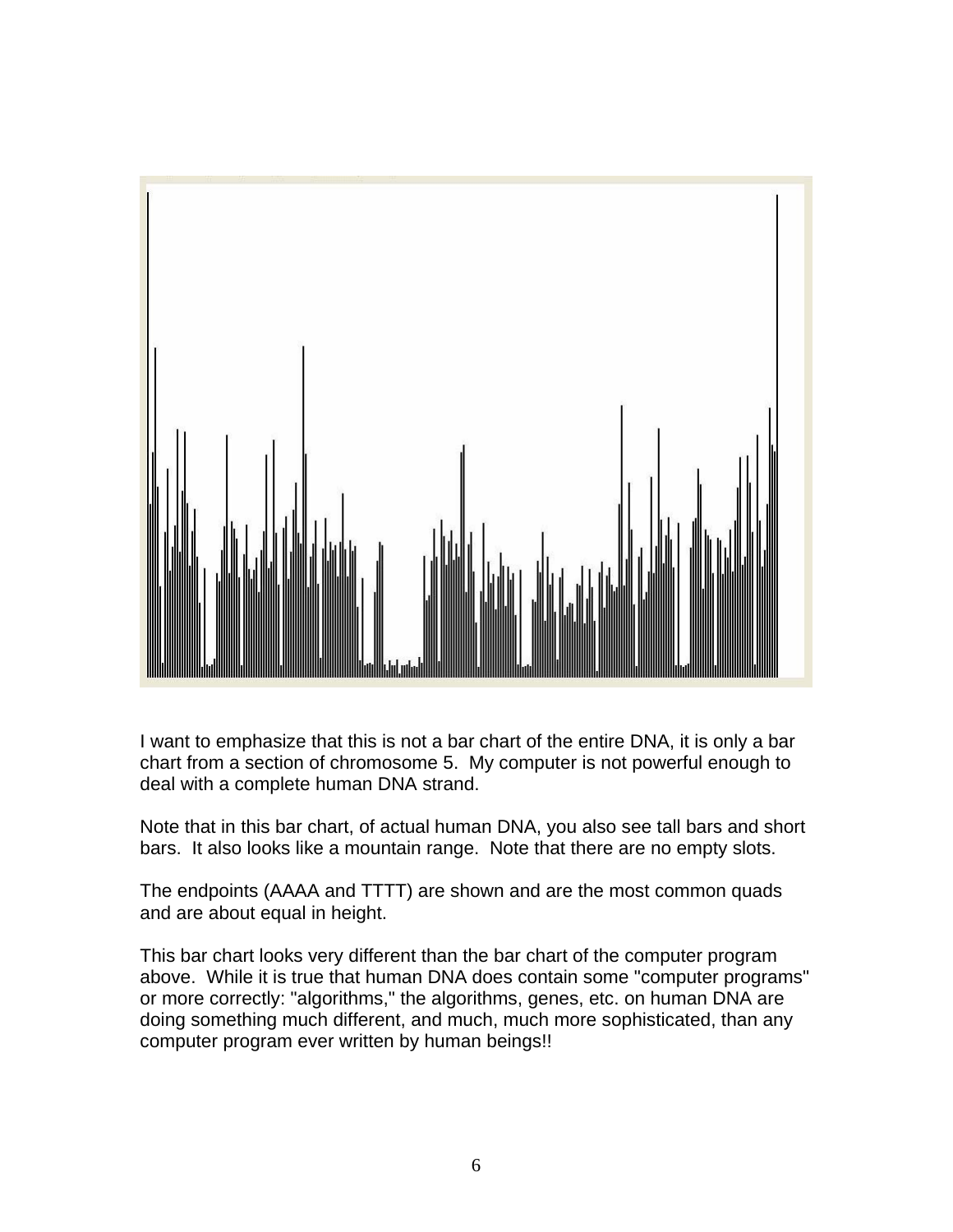Notice that this histogram also looks like a mountain range with many very deep valleys and many very tall peaks. One difference in this bar chart is that many more of the bars have a near "average" height.

The third highest quad is ATTT which occurs 117,256 times. The smallest quad, the very small bar slightly to the left of center, is CGCG which occurs only 1,565 times (out of the more than 11,000,000 quads which were analyzed).

See if you can find the four tall bars which have very, very short bars on both sides of them, meaning they stick-out like a "sore thumb." This is a very interesting phenomenon and is a **very, very strong indication of intelligent design**.

See if you can find the eleven very short bars which are surrounded by multiple tall bars on both sides. This is also an interesting phenomenon and is also a **very, very strong indication of intelligent design**.

For those who understand this terminology: Average Size of Bar: 40,233.76 Standard Deviation: 25,505.06 Standard Deviation as percent of Average Size: 63.39%

The term "standard deviation" is a way to measure how much variety there is in the height of the bars. A perfectly flat bar chart, where the height of every bar was the same, would have a "standard deviation" of zero (i.e. 0.00).

The number I want to emphasize is 63.39%, which is the ratio of the "standard deviation" as a percentage of "average size." Even without seeing the bar chart itself, a statistician, knowing only the 63.39%, would know that there was a lot of variety in the bar heights.

#### **Simulating Evolution**

What if we tried to simulate evolution? What would a bar chart look like if the DNA were randomly generated by a computer (i.e. to represent evolution)? In other words, suppose we used a random number generator to represent evolution (instead of using Mother Nature) to generate a segment of DNA the same size as the above chart? What would that histogram look like?

Well, on the next page we will see: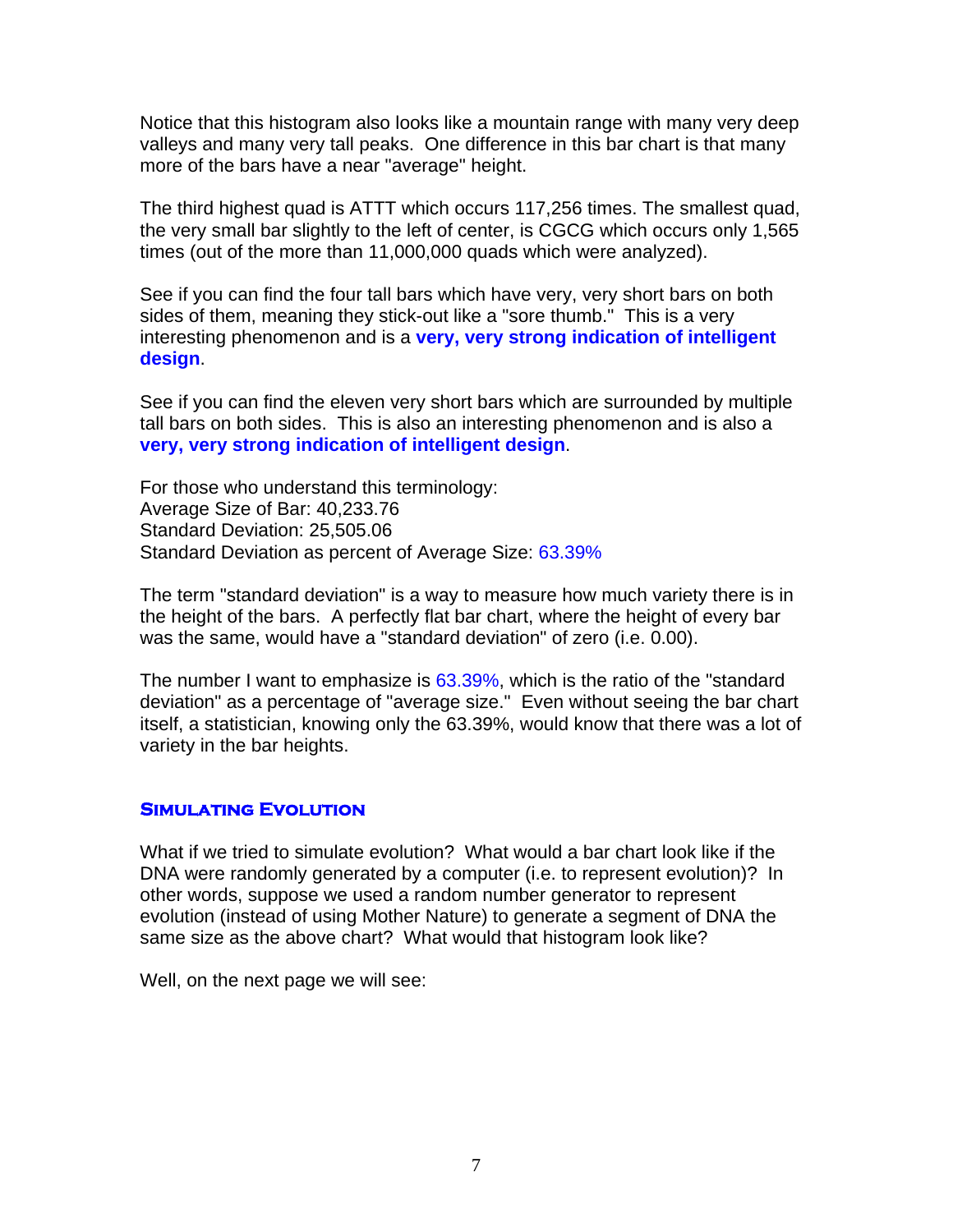

Notice that this histogram is flatter than a pancake - **literally**!! It is even flatter than the state of Kansas, which itself is flatter than a pancake!! There is nothing even remotely resembling a valley or a mountain peak. The standard deviation looks like it should be zero!! It almost is (as a percent of the average size).

For those who understand this terminology: Average Size of Bar: 40,233.76 (same as above, by design) Standard Deviation: 204.06 Standard Deviation as percent of Average Size: *0.51%*

Note that the standard deviation as a percentage of average size is only 0.51%. Compare this to the 63.39% from actual DNA!!!! That is an indication of how flat the chart is!!

There is literally more than 100 times more variety in real DNA than in computer simulated DNA (based on the ratio of standard deviation to average size)!! You can also see this just by looking at the charts.